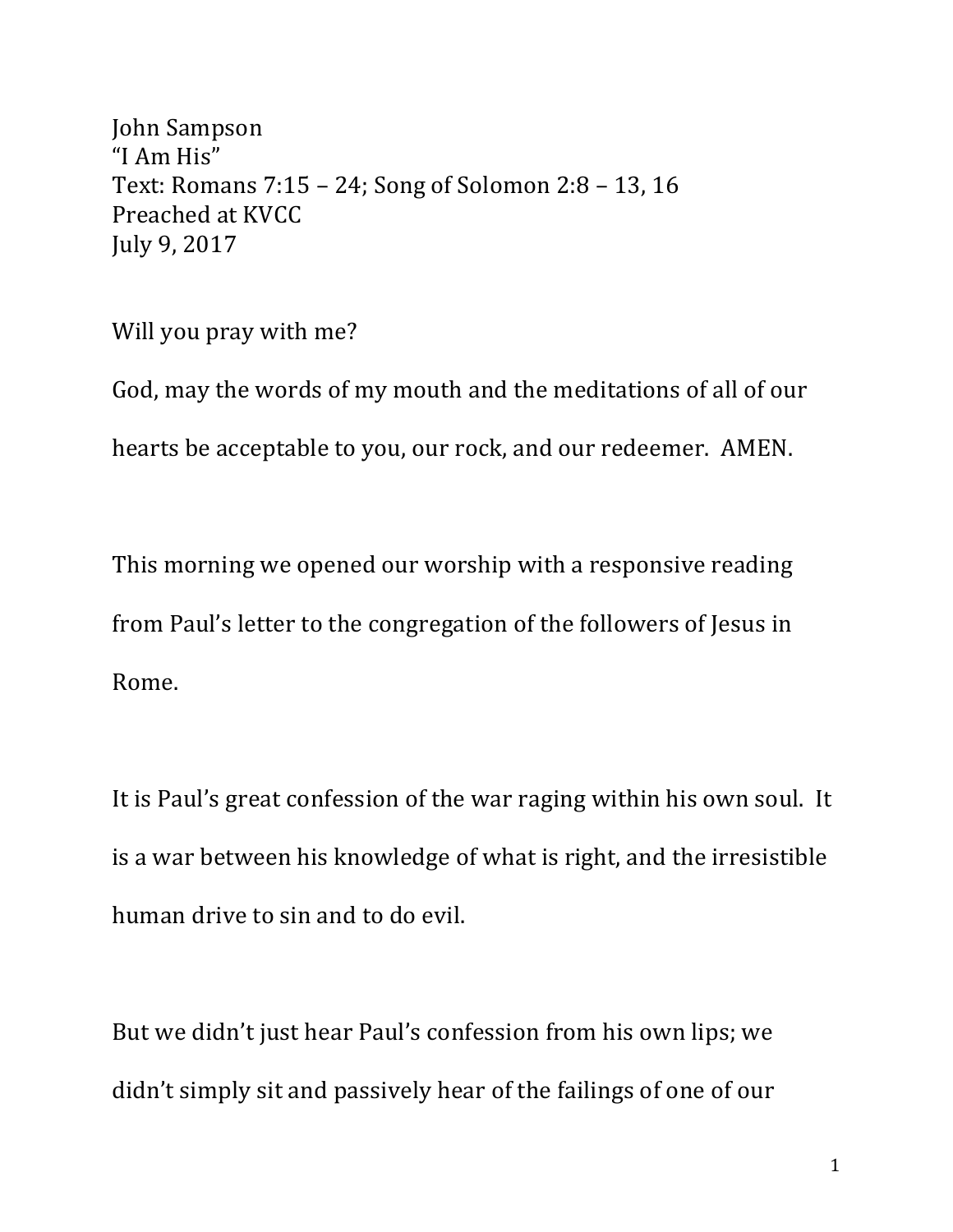spiritual ancestors. We participated in his confession. By responsively reading Paul's expression of his own sin, and his own struggle, we gave voice to our own participation in the brokenness of human life.

How did it feel?

How did it feel to read and voice the truth that "sin dwells within me"? 

What was it like to reveal before everyone here this morning that you are "wretched," and that you cannot do what is right?

To follow Jesus is a counter cultural commitment. His message asks us to look critically at many of the assumptions and values of our lives and of our society. His ethics asks us to overturn the power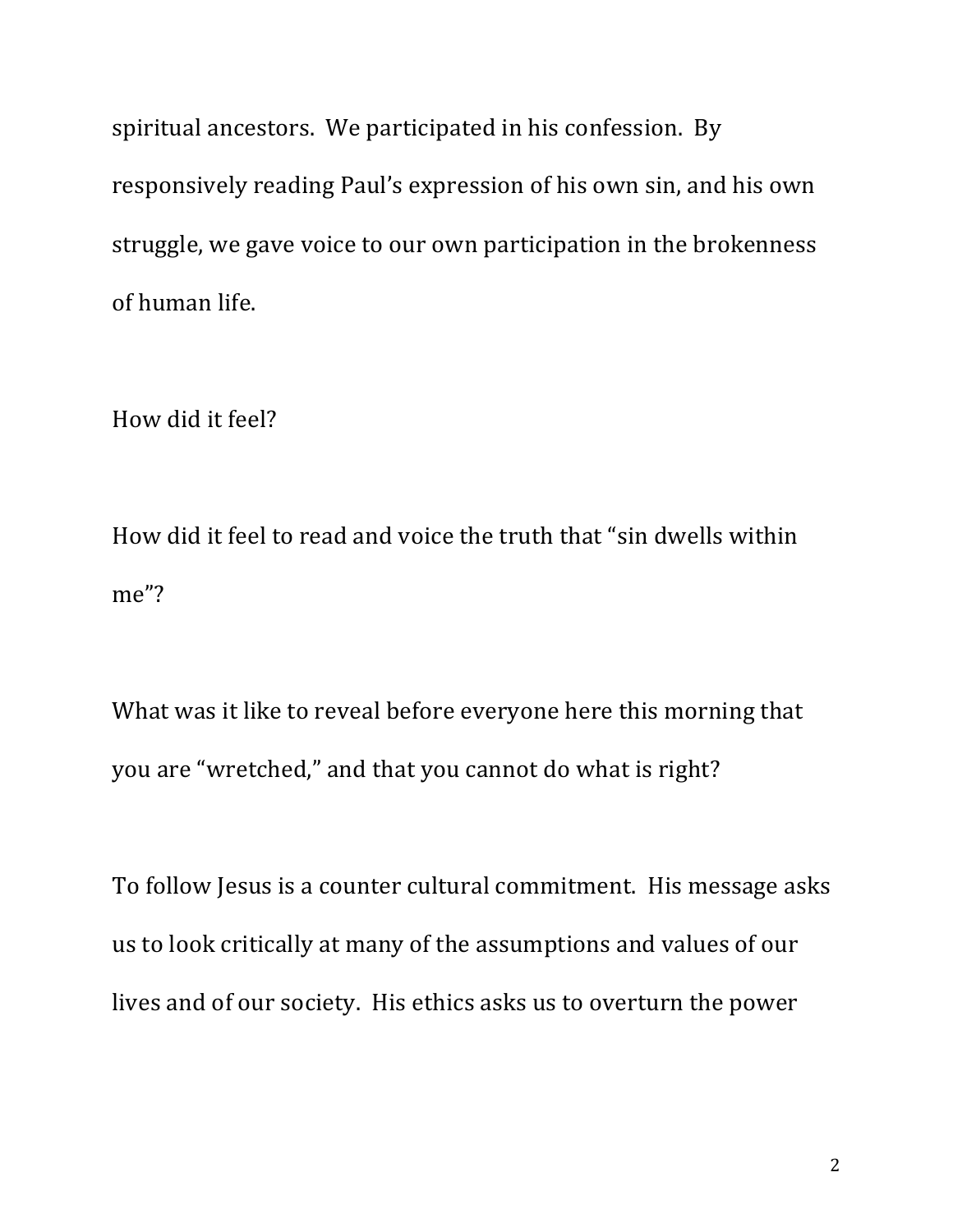structures of our world - and privilege not the powerful, but the weak, not the rich but the poor, not the famous but the invisible.

Likewise, the experience of admitting here, among our friends and neighbors, that we sin is a counter cultural moment. For when do we ever share with one another that we fail? Isn't our society's conventional definition of personal worth predicated not on being a person who fails, but on being a person who succeeds? Isn't it a scandal to admit we are capable of evil, when evil is connected, in our wider historical narrative, to figures such as Hitler and bin Laden? And vet isn't the confession of Paul, and our individual confessions, connected to a deep truth, the truth of what our tradition calls the fall of humanity?

I don't personally believe that the garden of Eden existed in an objective, historical and empirical way. That's just me. You may believe differently, and that's OK. But what I do believe is that the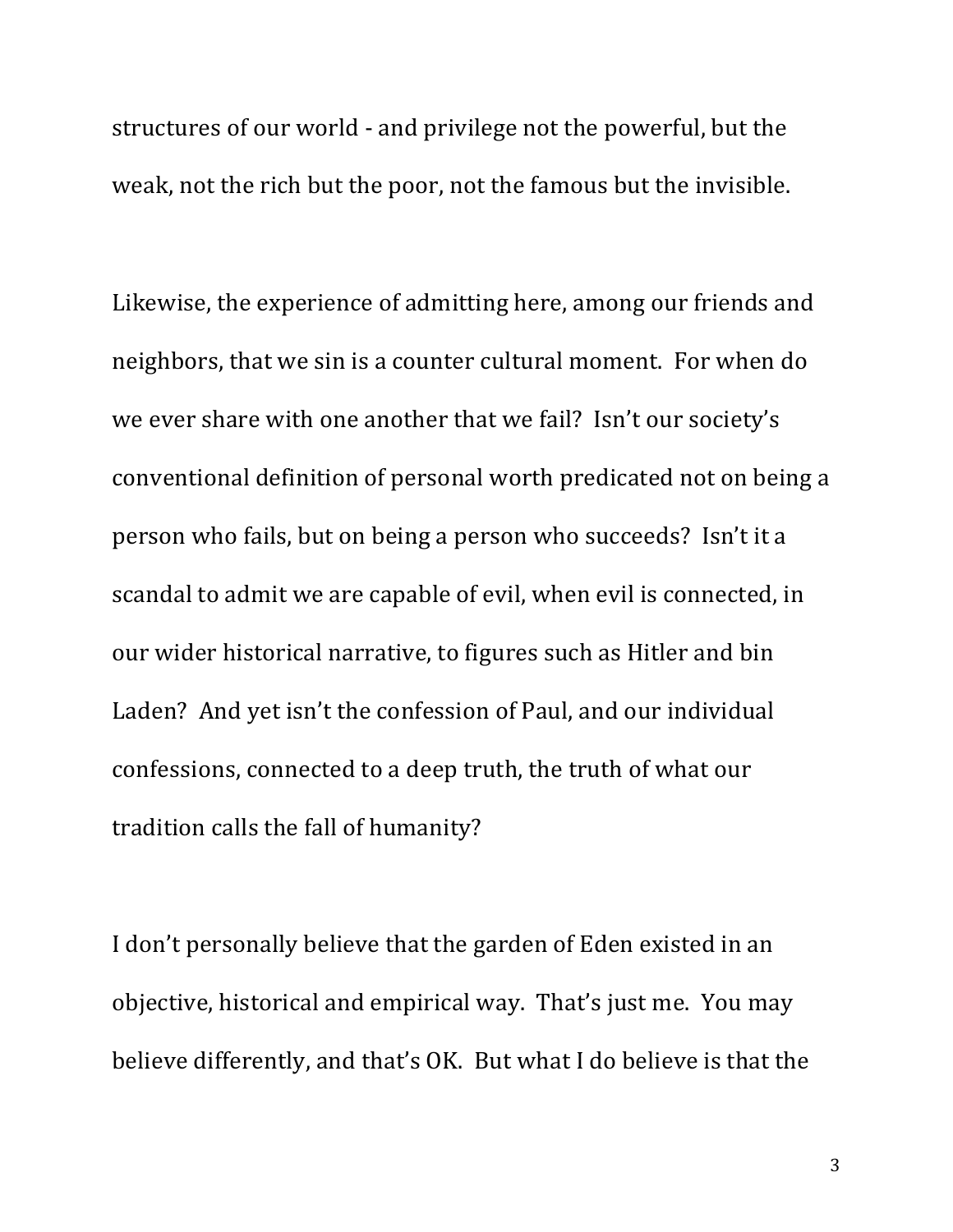story of Eden, and the myth of humanity's fall away from the intimate presence of God, reveals a deep truth. The story of the fall points to the undeniable human experience that we all sin, we all hurt each other, we are all alienated from God, and from relationships based on compassion and truth. In our reading today from Paul's letter to the Romans, in our shared confession, we express the ongoing truth that the story of Eden, and the fall of humanity, is our truth and that it is our story.

It's interesting that Paul never shares with us the specifics of his sin. He never tells us how exactly he lives in opposition to God and to his family and neighbors. It may seem as a convenient omission, as a moment when Paul pulls the punch. But I think his silence as to the particularity of his sin allows the definition of sin to remain openended, and allows for an understanding of sin that encompasses the full variability and boundlessness of human failing.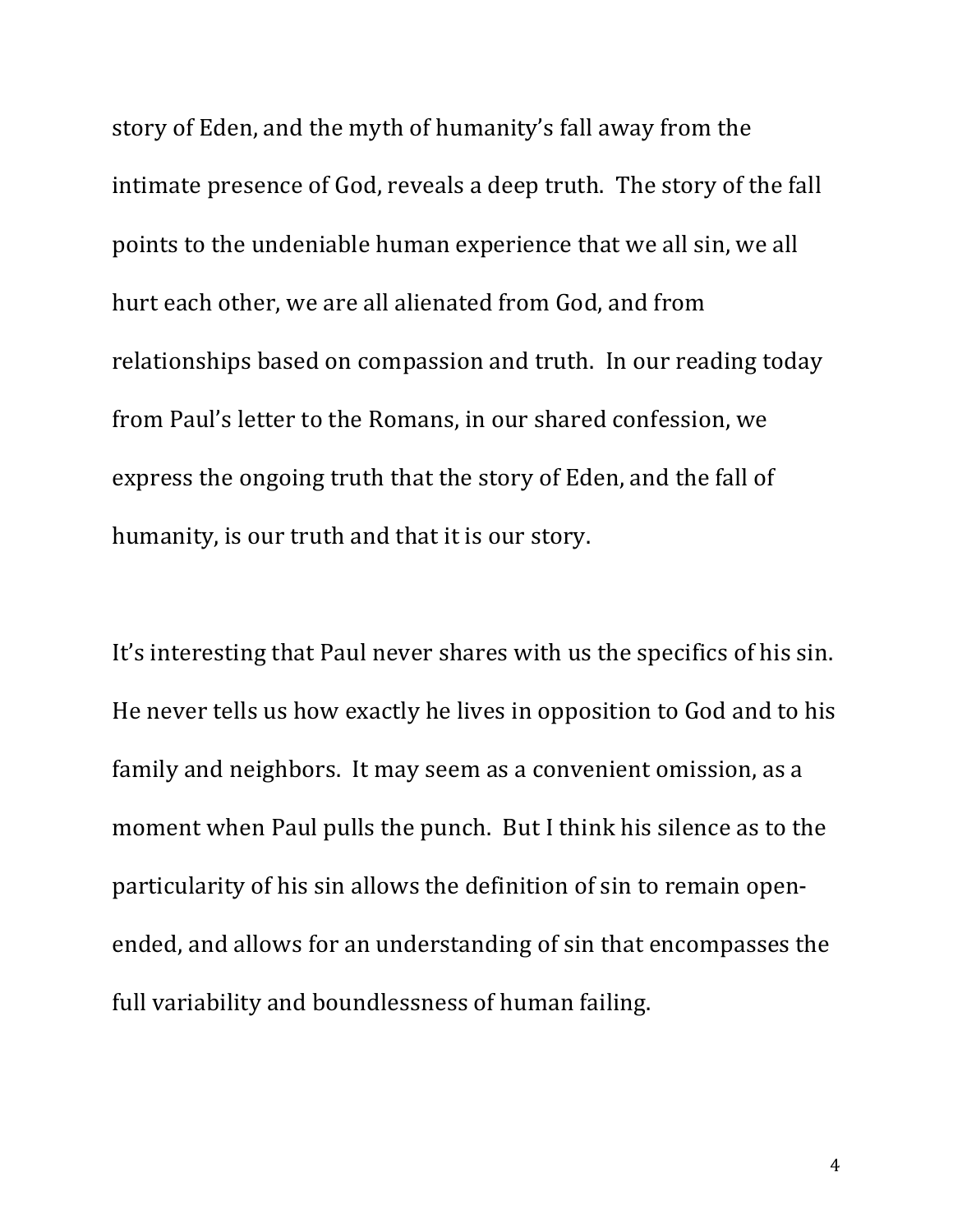As you read the words from Paul and admitted that you were also a sinner what might you have imagined your failing to be? In Paul's silence of how he fails in his life, what did you project into that dark void? What was the sin you created in your own image? I don't ask you to share it with your neighbor or with your family, but I do ask you to share it with your own heart and with your own consciousness. 

In silence look and see where you have hurt someone else.

In the quiet depths of your being look and see where you have forgotten God.

As we consider the ways we have worked against those in our lives, and against God, we can see the effect of sin. Sin is another name for all of the activities we do in our lives that break apart our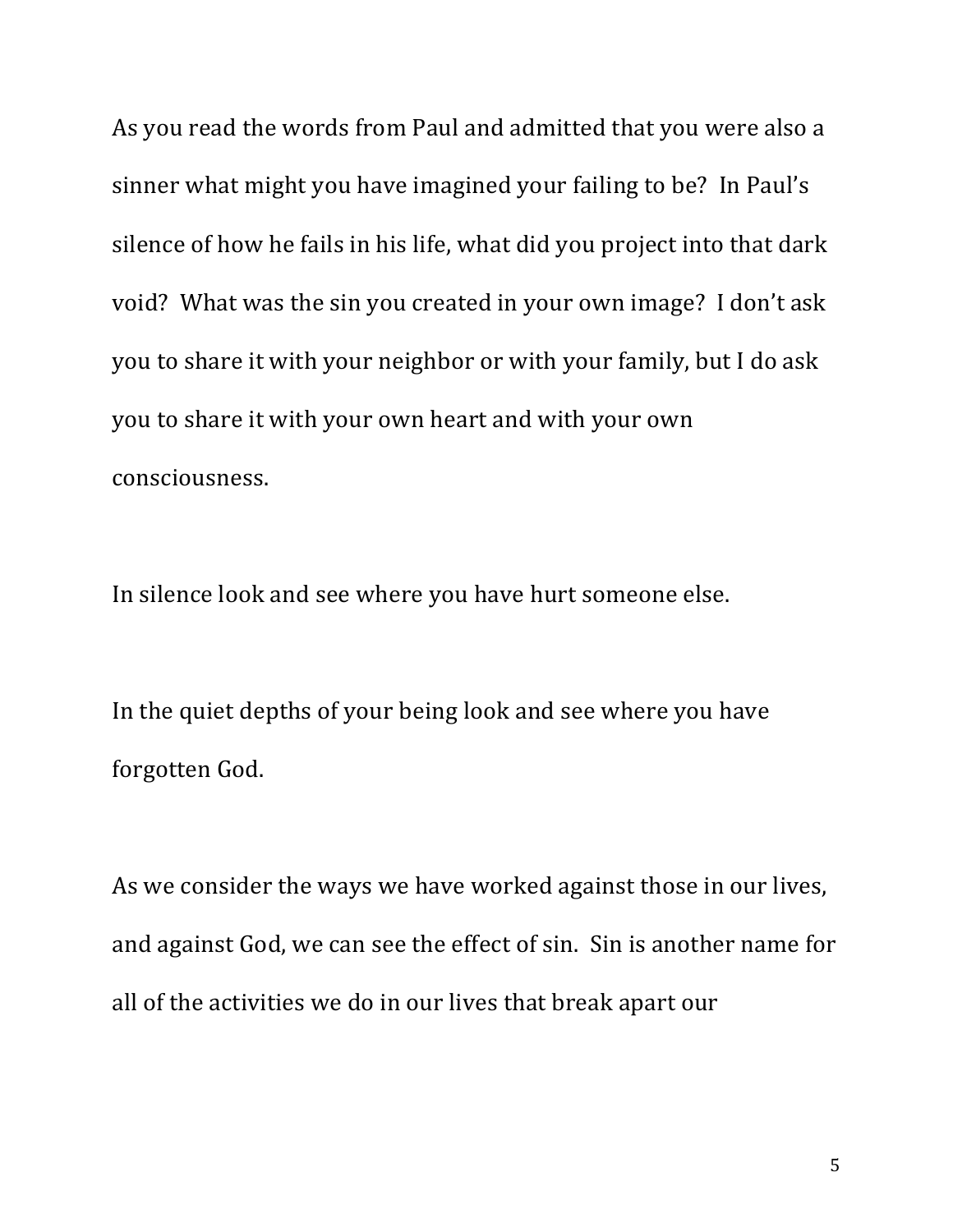relationships, that alienate us from human intimacy, that put a wedge between the Divine and her people.

As Paul elaborates on his confession he never mentions anyone else. He is alone. Like a black hole, he has collapsed in on himself because sin has cut his ties to all of the meaningful relationships in his life. I, I, I that is the only being that sin will allow Paul to recognize. I, I, I is the only being that sin will allow us to see as we are mired down in our own selfishness, and self importance.

At the end of the passage from his letter Paul asks the question that we may be asking ourselves.

"Who will rescue me from this body of death?"

Who will reach into the grave of isolation and alienation that sin has created for me?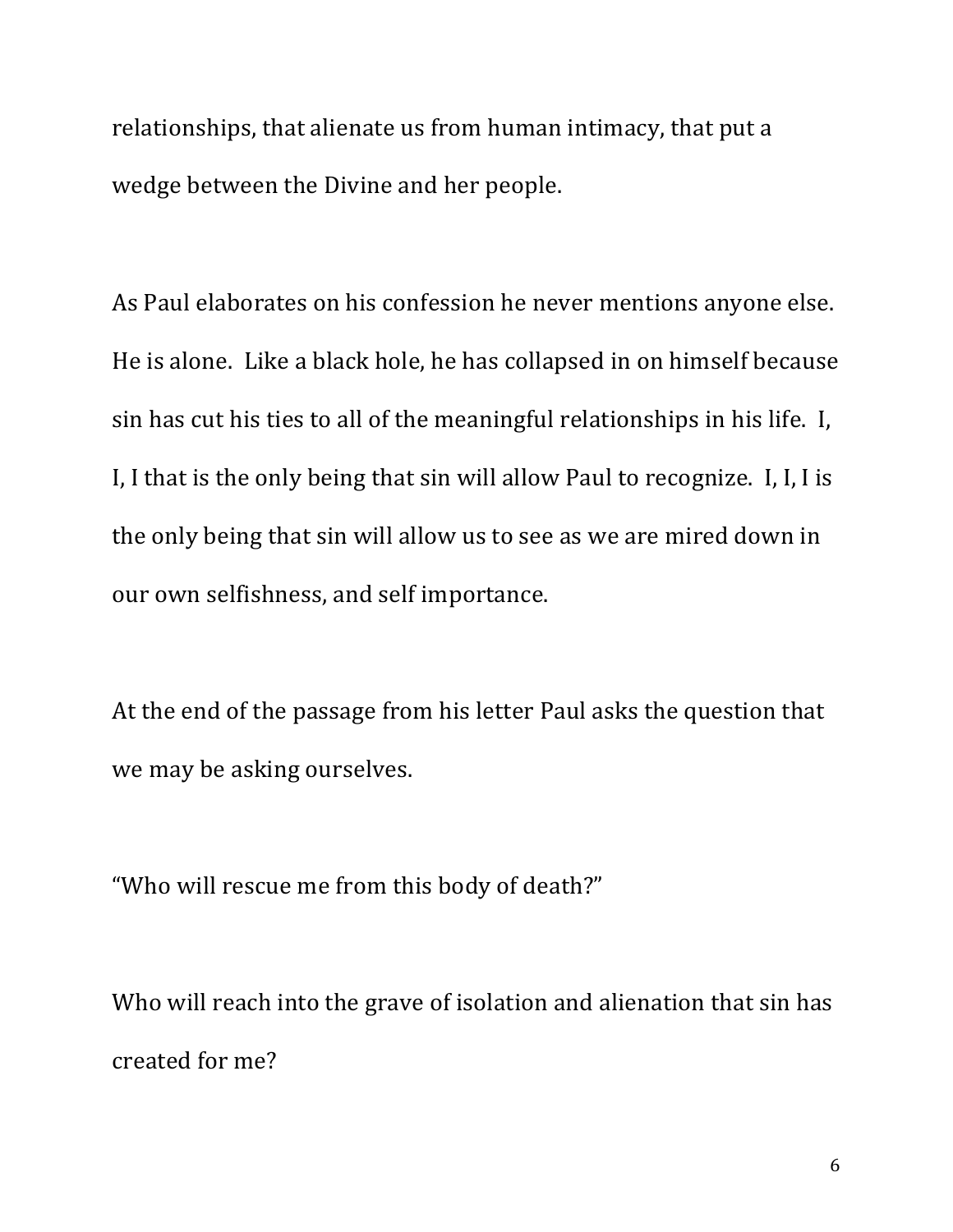Who will raise me to the possibility of new life, life lived in relationship, life lived in the sunlight of human and Divine love?

Listen, for there is an answer. Listen, it is the voice of a woman who responds. Listen, it is the voice of love that speaks. Listen for the good news.

And let us speak it together. For just as we admitted our sin in community, let us now join in revealing our redemption. Please join me in our responsive reading from The Song of Solomon printed in your bulletin.

One: The voice of my beloved! Look, he comes, leaping upon the mountains, bounding over the hills.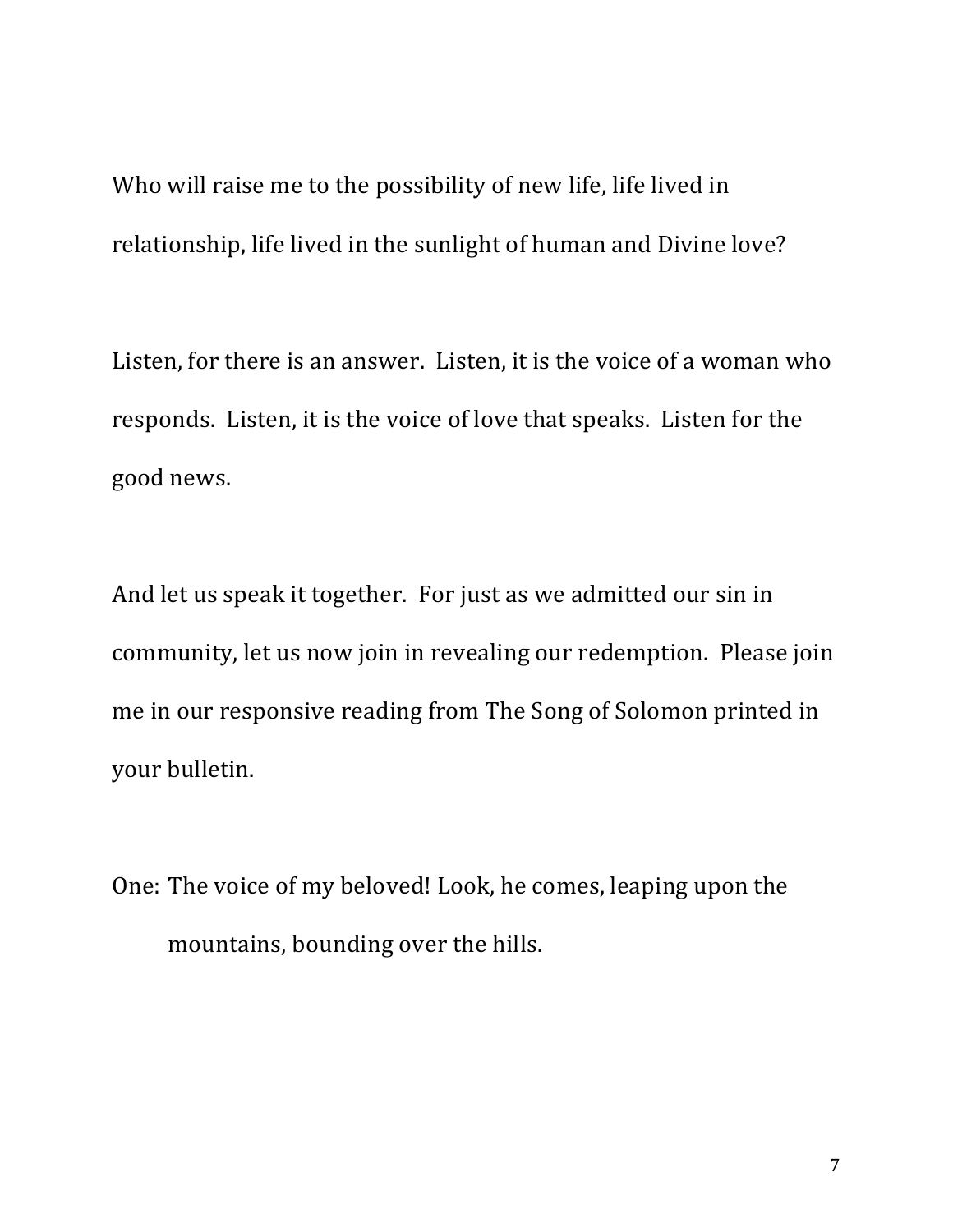- Many: My beloved is like a gazelle or a young stag. Look, there he stands behind our wall, gazing in at the windows, looking through the lattice.
- One: My beloved speaks and says to me: "Arise, my love, my fair one, and come away;
- Many: for now the winter is past, the rain is over and gone.
- One: The flowers appear on the earth; the time of singing has come, and the voice of the turtledove is heard in our land.
- Many: The fig tree puts forth its figs, and the vines are in blossom; they give forth fragrance.
- One: Arise, my love, my fair one, and come away.
- Many: My beloved is mine and I am his.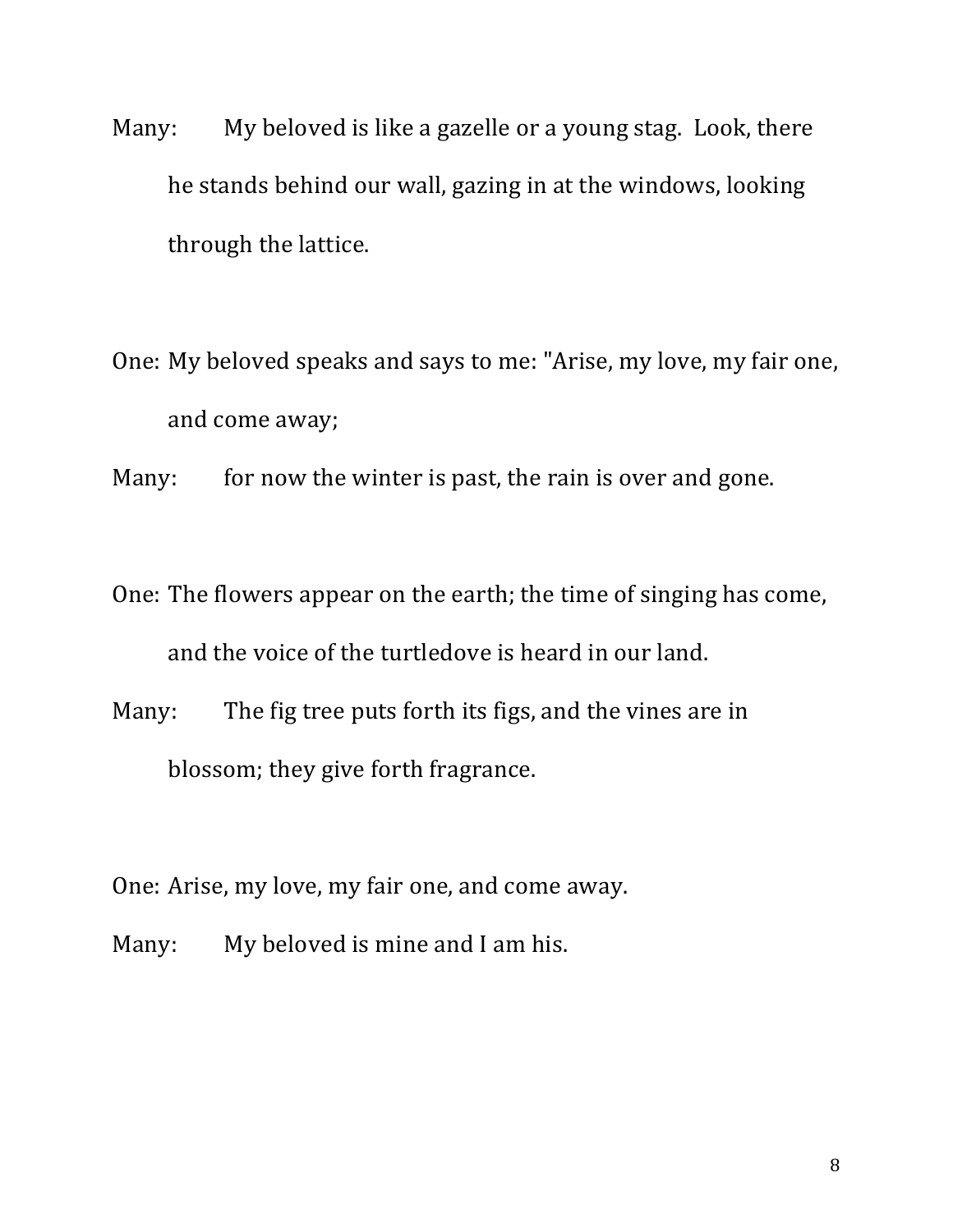This unnamed female voice has transported us back into the garden. It has opened the gate and we find ourselves returned to our original home, the home that our sin and disobedience drove us from. We wake up and find ourselves in Eden.

We may have moved back to a place from which we came, but we have not moved back in time. The voice we hear speaks from the present, from a reality lived in the Now. We haven't had to travel back in time to experience the flowering blossoms, or the newly set figs, or hear the birds sing. We have only had to open our hearts to love. 

Love that spiritual force that binds our hearts to our friends and families. 

Love that unbreakable attraction between humanity and God.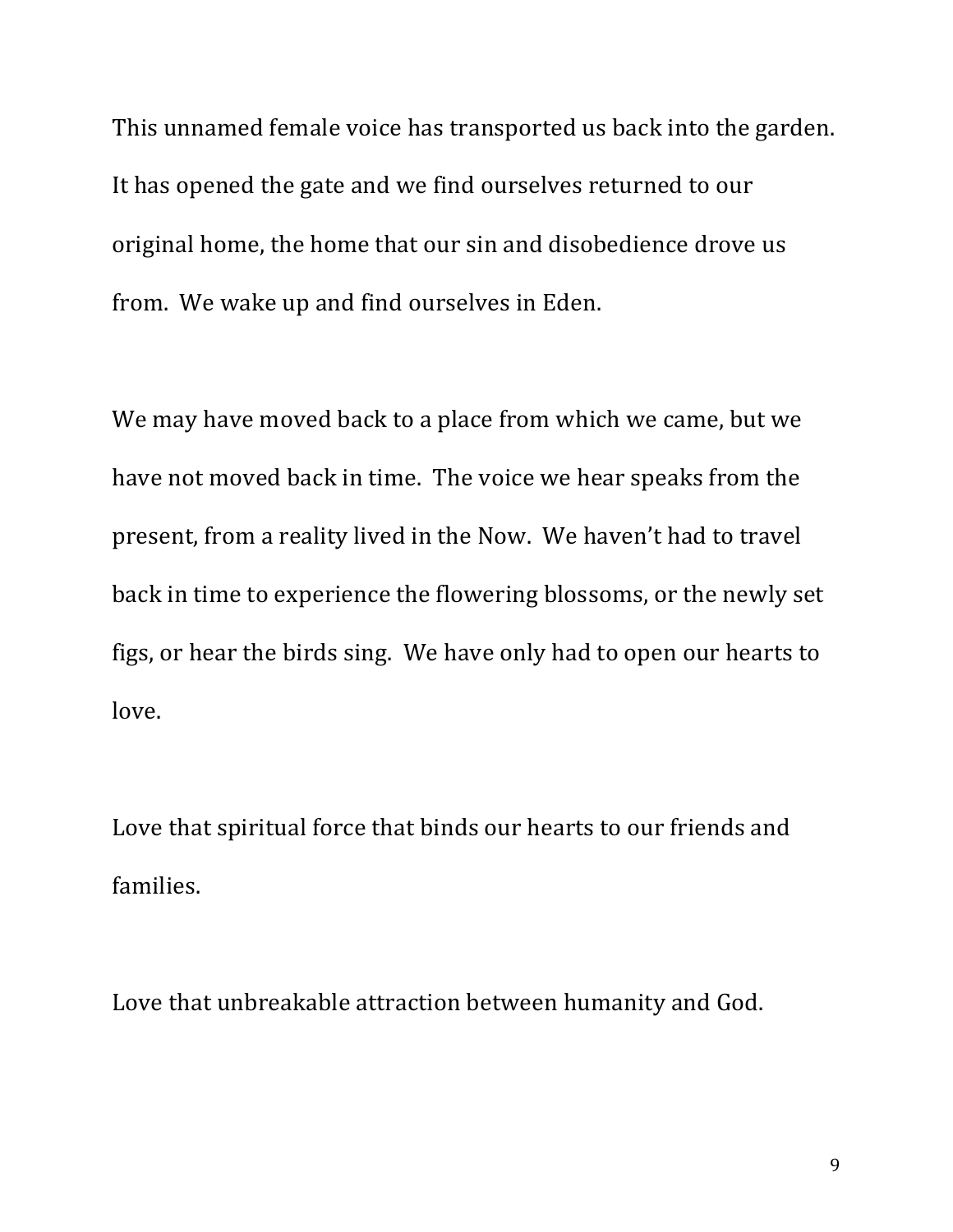Love the antidote to all of the selfishness and alienation that Paul confesses lives inside of him, and to all of the cold aching loneliness that has overtaken our lives.

Love the destroyer of sin.

The Song of Solomon is a love poem shared between a young woman, and her male lover. Unmarried, unengaged these lovers steal away in the night to ravish each other's hearts and bodies. This poem never mentions God, but has traditionally been understood as a metaphor for the relationship between the Mortal and the Immortal, between Christ and his church, and between the soul and God. It is a celebration of the sensuality of human existence, and a joyful embrace of the intimacy we live within the Divine.

When you spoke the words, "the voice of my beloved," who did you imagine? What is the love you pictured?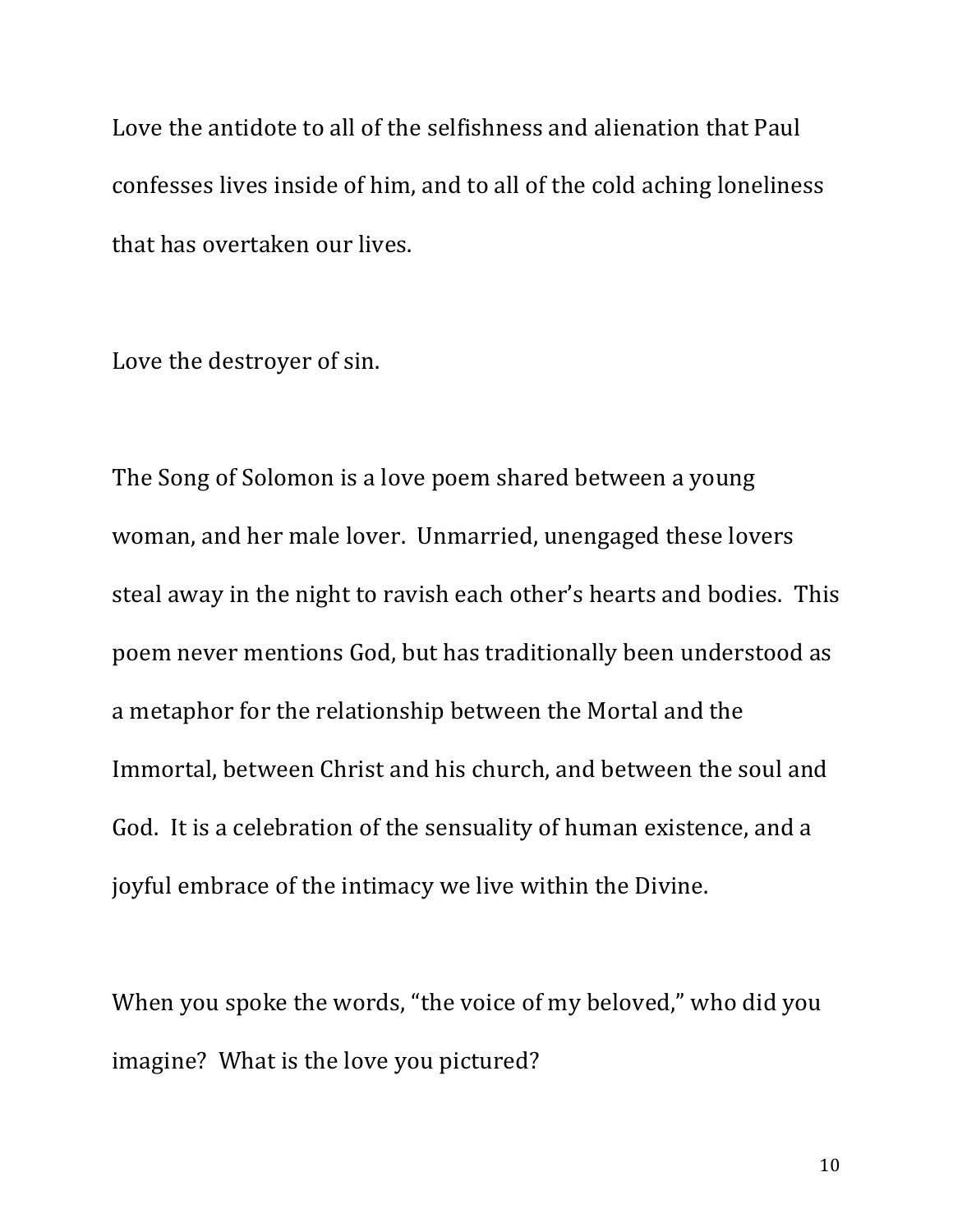When you said, "arise...and come away," where did your heart want to go?

Did you feel a happiness when you read this passage attributed to the deep wisdom of Solomon? That is the feeling of sin fading. That is the experience of the alienation located at the root of the fall of humanity releasing its grip over your life. In this poem we hear the I speak, but its isolation is blistered in the embrace of the Other. We have returned to Eden, and it is the warm breath of our lover, and the sound of God's heart beating as we fall asleep on her breast.

The sin of Paul, and of all humanity. The redemption of humanity through love. Our lives are lived in a dynamic struggle between these two poles. Both of our readings were written in the present tense because they are both the possibility of our lives. At times one exerts more force and presence, only to be overturned by the other

11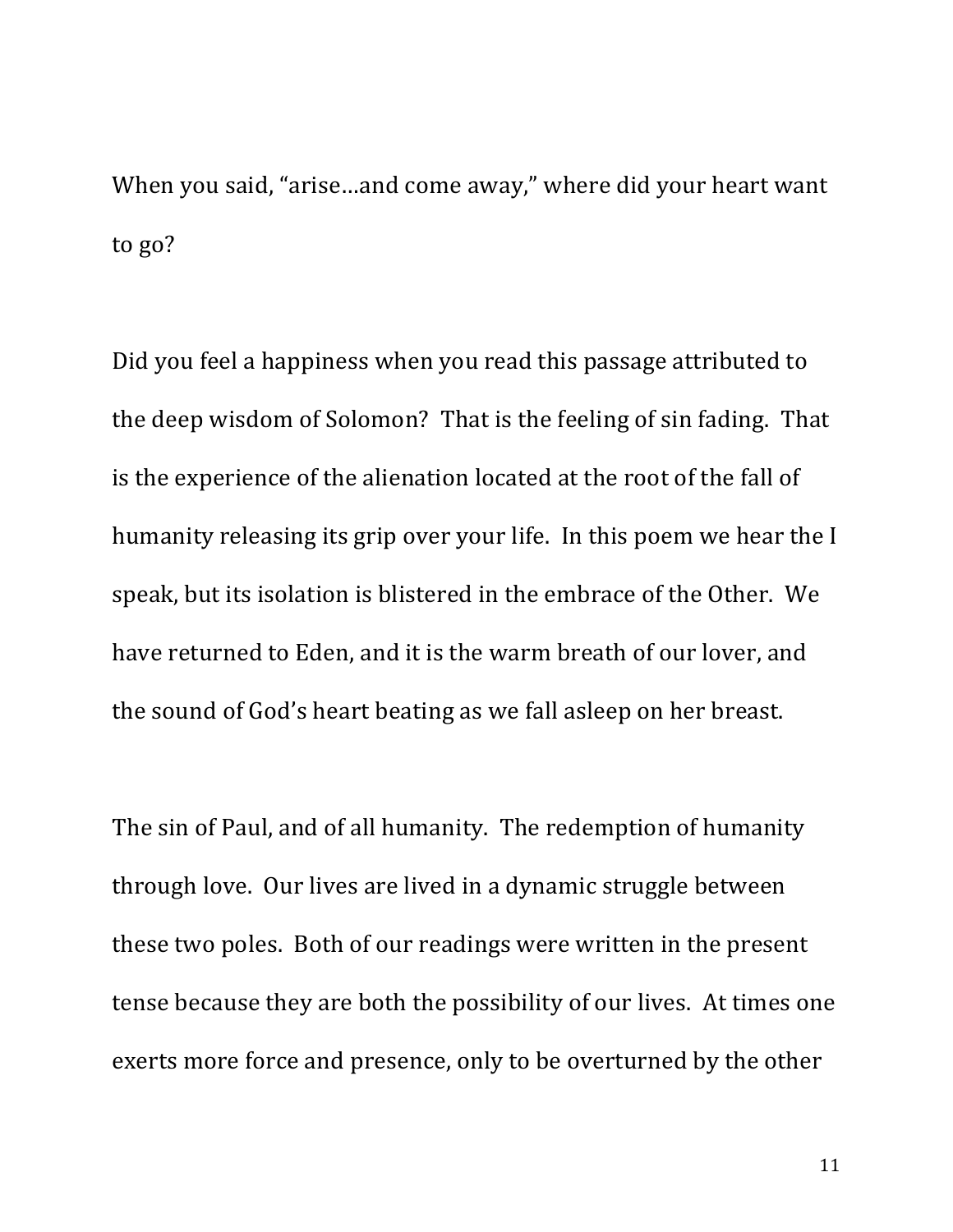at a moment's notice. We know our failings, the way we sin against others. We also know the moments of compassion and selflessness that we offer to others in love.

Yes we sin. Yes, we all have things to confess. Yes there is an evil that lives in our hearts that is capable of the darkest expressions. But as followers of Jesus we try to lessen the power of our fall even though we know we will never escape its power fully. And we do this not because it is the right thing to do, although it is. We do it because we have a vision that this is what we were created for. We believe that God formed our species not to wage war, not to live in poverty, not to lord power over each other, but to love one another. We believe that God created us also to live in the radiance of the Holy One, and not simply to live there, but to love there.

Think of the horrifying truth of sin that drives the wars in Syria, and Iraq and Afghanistan. Think of all of the relationships that are

12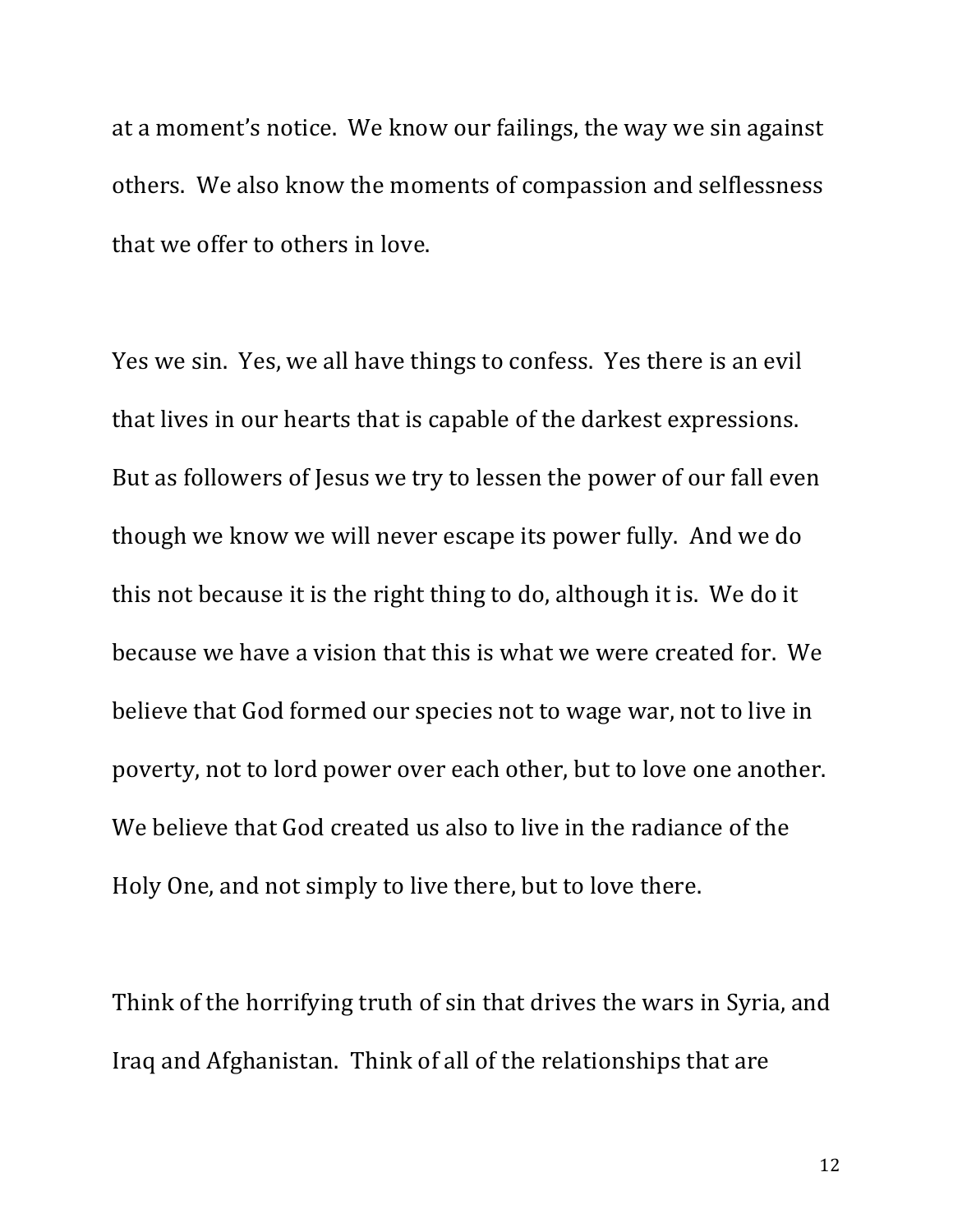fractured and corroded by the terror that those living in Somalia and Ethiopia experience on a daily basis. Sin is at the base of one of the greatest human migrations in history, a refugee crisis that the world is experiencing right now. But our faith teaches us that destruction and violence and intimidation, that sin, doesn't have the final word. There is another force, which underpins creation and it is the force of love. The force of the work that people like Beatrice are accomplishing to bring people together, to let those who have been silenced speak, and to heal the wounds of those who have experienced unheard of trauma and dehumanization.

Where in your life do you work for love in this world?

Is it within your own family? Within this community?

Or is it farther afield in the problems and challenges of our greater society and world?